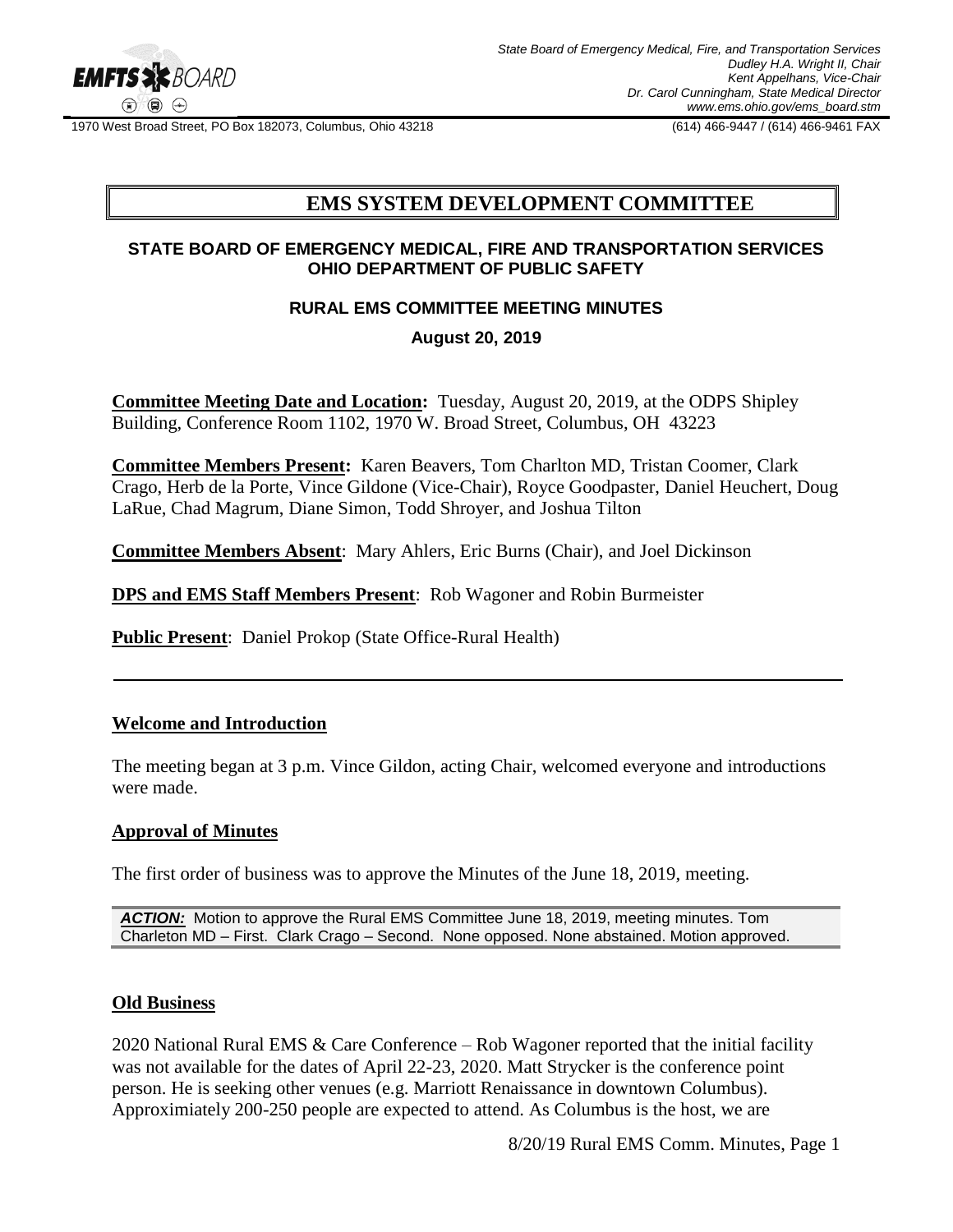responsible for assisting with finding a venue, AV support, and lining up some speakers upon request. The committee may need a volunteer to speak about the Rural EMS Committee and what it does, seek vendors to participate in the event, find other presenters, etc.

County Map/Member Coverage of State – The committee discussed the location of its members and that the middle of the state is not represented. Dr. Charlton indicated that he may have someone interested that lives in northern Delaware County and he will reach out to them. Discussion took place that the committee is over the 15 allowed members and that any new members, after vetting, will have to be brought before the board for approval to further expand it.

Fatigue Policy – Discussion about developing a fatigue policy was addressed. Dr. Charlton will ask the HR Committee if it is working on it. Karen Beavers will also ask the board if a policy is in development. Dr. Patterson, U of Pittsburgh, wrote an article about the need, safety nets, and other issues. Further discussion was tabled pending information from Dr. Charlton.

High School Programs – The committee reviewed the active high school EMS accredited and Fire programs. The Apollo program was commended for their efforts on getting its programs up and running.

## **New Business**

Legislative – Karen Beavers reported that House Bills 17 (What Qualify For), 99 (Homestead Exemption), and 143 (Tax Credits for Volunteer Police Officers, Firefighters and EMRs) have had two hearings but remain in committee. The committee cannot act on these bills but the members were encouraged to act independently and contact their legislators.

Correct 4/16/19 Minutes – A correction to the 4/16/19 minutes to change "Mobile CE" to "Paramedic Network" was recommended.

*ACTION:* **Change Mobile CE to Paramedic Network reference in 4/16/19 Rural EMS Minutes.** Tristan Coomer – First. Chad Magrum – Second. None opposed. None abstained. Motion approved.

Executive Meeting – Karen Beavers volunteered to take committee information to the Executive Meeting that takes place before the board meeting on August 21, 2019.

Strategic Plan -

## **Open Forum**

Crash Report Data – Rob Wagoner reported that Sue Morris presented information at a national conference in Texas regarding EMS data versus other provider data. Dr. Charlton inquired if causation is part of the data. Mr. Wagoner was unsure on how broad the data report was. Vince Gildone asked that the committee have an annual report to review. Doug LaRue will send a copy of Allen County's report to Mr. Wagoner for reference.

Handoff Sheets – Diane Simon reported that the Trauma Committee was discussing the need for information from first responders to hospitals about patients so that attending physicians have critical information on hand. The committee discussed legal repercussions about a written report and if it is part of a patient's record or if it's a note, etc. Dr. Cunningham wrote a white paper. Robin Burmeister will forward the link for the paper to the committee. Further discussion was tabled pending review of Dr. Cunningham's paper.